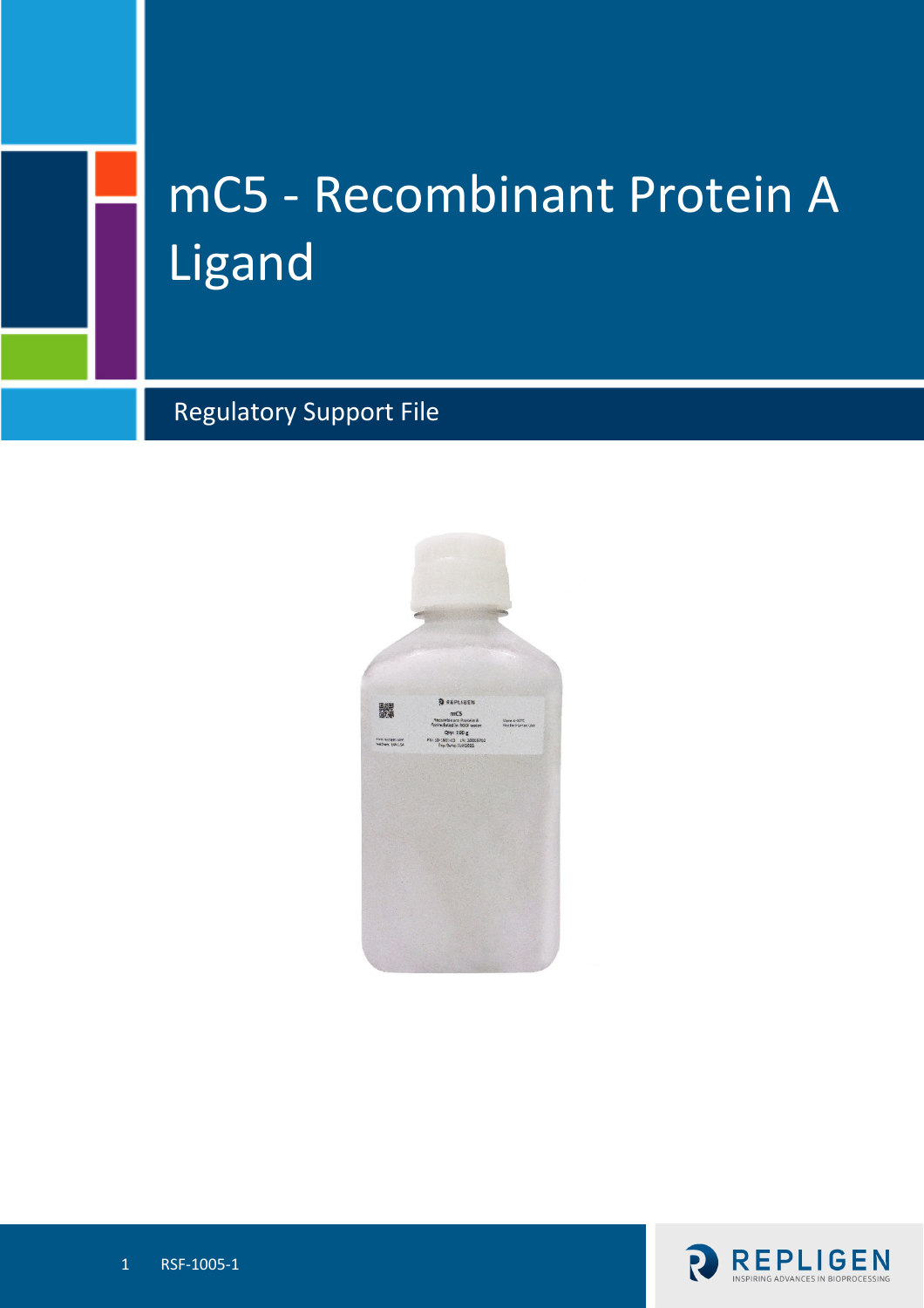The information contained in this document is subject to change without notice.

With respect to documentation accompanying product, Repligen makes no warranty, express or implied. Any and all warranties related to the documentation accompanying product are expressly disclaimed. Customer shall refer to the terms and conditions of sale governing the transaction for any and all warranties for the Product.

Repligen Corporation shall not be liable for errors contained herein or for incidental or consequential damages in connection with the furnishing, performance, or use of this material.

No part of this document may be photocopied, reproduced, or translated to another language without the prior written consent of Repligen Corporation.

Products are not intended for diagnostic or therapeutic use or for use in vivo with humans or animals.

For further information, please contact Repligen Corporation at [www.repligen.com.](http://www.repligen.com/)

©2021 Repligen Corporation. All rights reserved. The trademarks mentioned herein are the property of Repligen Corporation and/or its affiliate(s) or their respective owners.

**Customer Support [customerserviceUS@repligen.com](mailto:customerserviceUS@repligen.com)** +1-800-622-2259 (Option 1)

**Repligen Corporation** 41 Seyon Street Building #1, Suite 100 Waltham, MA 02453 **www.repligen.com**

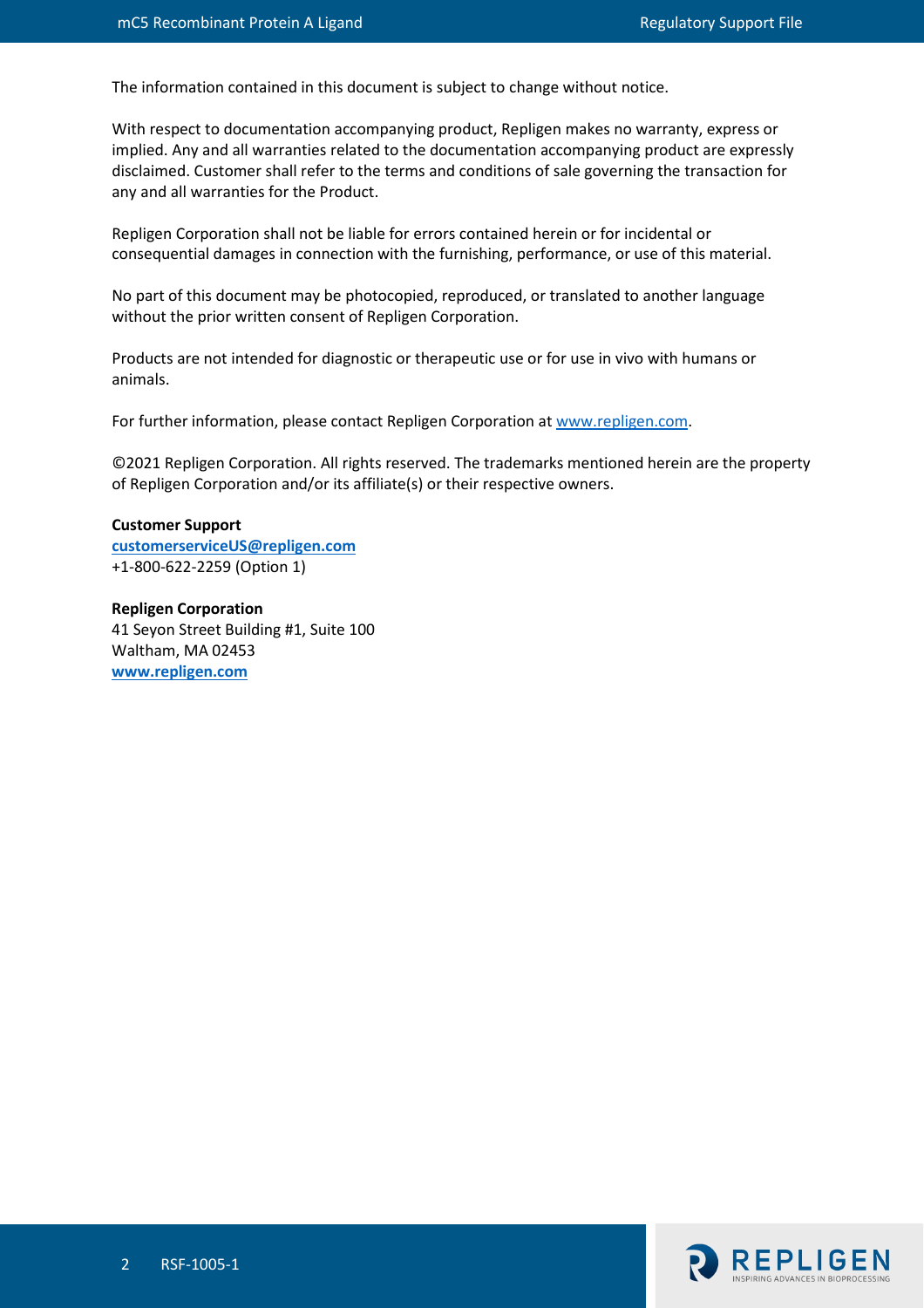# **Contents**

| 1. |     |       |
|----|-----|-------|
|    | 1.1 |       |
|    | 1.2 |       |
|    | 1.3 |       |
|    | 1.4 |       |
| 2. |     |       |
|    | 2.1 |       |
|    | 1.1 |       |
|    | 2.2 |       |
|    | 2.3 |       |
| 3. |     |       |
|    |     |       |
|    |     |       |
| 4. |     |       |
|    | 4.1 |       |
|    | 4.2 |       |
|    | 4.3 |       |
|    |     |       |
|    |     | 4.4.1 |
|    |     | 4.4.2 |
|    |     | 4.4.3 |
|    |     |       |
|    | 4.6 |       |
|    | 4.7 |       |
|    | 4.8 |       |
| 5. |     |       |
|    | 5.1 |       |
| 6. |     |       |
| 7. |     |       |

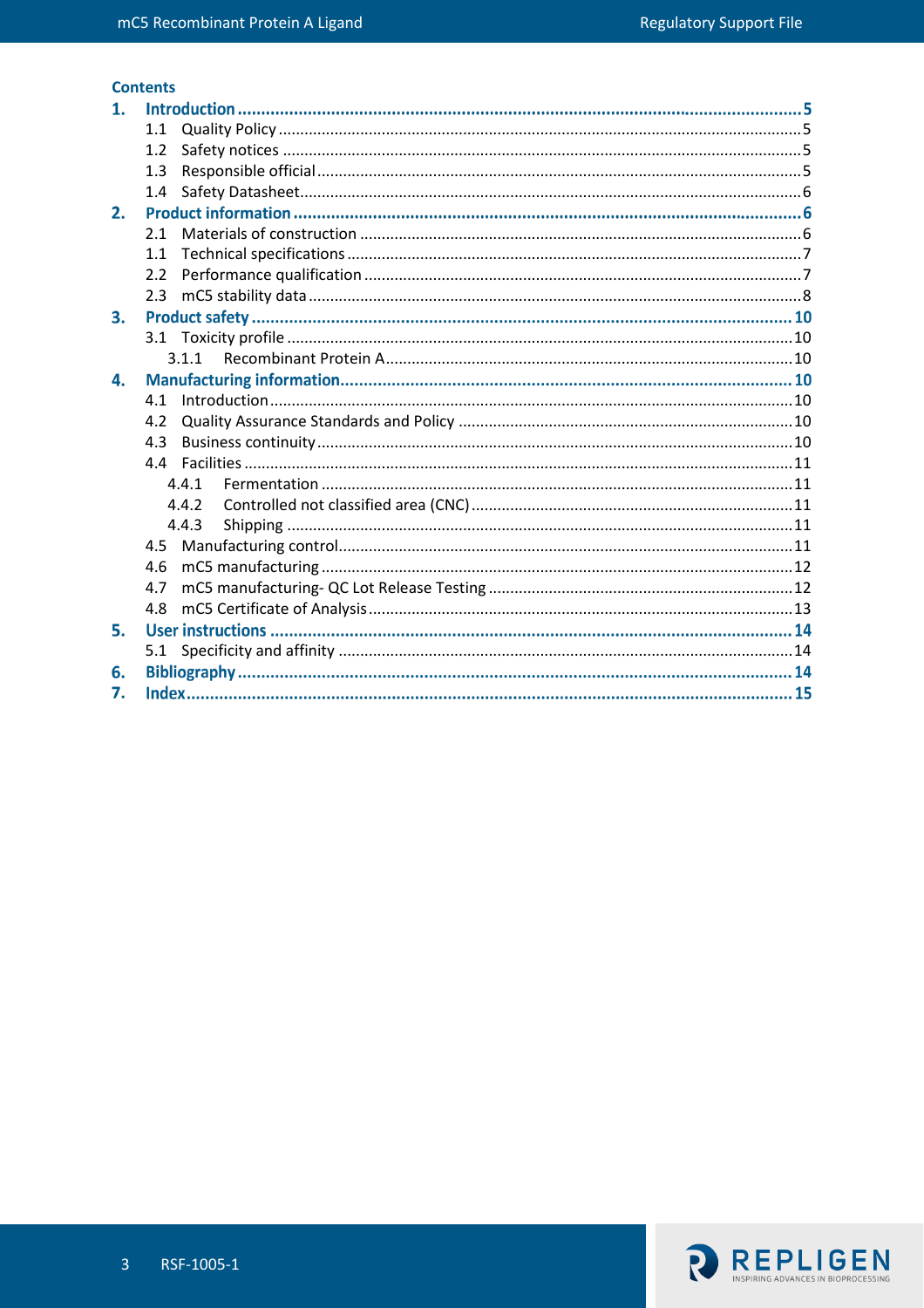### **List of tables**

| Table 1.  |                                                                                 |  |
|-----------|---------------------------------------------------------------------------------|--|
| Table 2.  |                                                                                 |  |
| Table 3.  |                                                                                 |  |
| Table 4.  |                                                                                 |  |
| Table 5.  |                                                                                 |  |
| Table 6.  |                                                                                 |  |
| Table 7.  |                                                                                 |  |
| Table 8.  |                                                                                 |  |
| Table 9.  |                                                                                 |  |
| Table 10. |                                                                                 |  |
| Table 12. | Repligen water specifications compared with USP purified and WFI 12             |  |
| Table 13. |                                                                                 |  |
| Table 14. | USP 31 <130> rProtein A General Chapter Test Methods for rProtein A products 13 |  |

# **List of figures**

### **Abbreviations**

| <b>CMC</b>  | Chemistry, manufacturing, and control  |
|-------------|----------------------------------------|
| Fc region   | Fragment crystallizable region         |
| <b>GPC</b>  | <b>Gel Permeation Chromatography</b>   |
| <b>HEPA</b> | High Efficiency Particulate Air        |
| HIgG        | Human immunoglobulin                   |
| <b>HPLC</b> | High-performance liquid chromatography |
| IgG         | Immunoglobulin G                       |
| <b>USP</b>  | US Pharmacopeia                        |

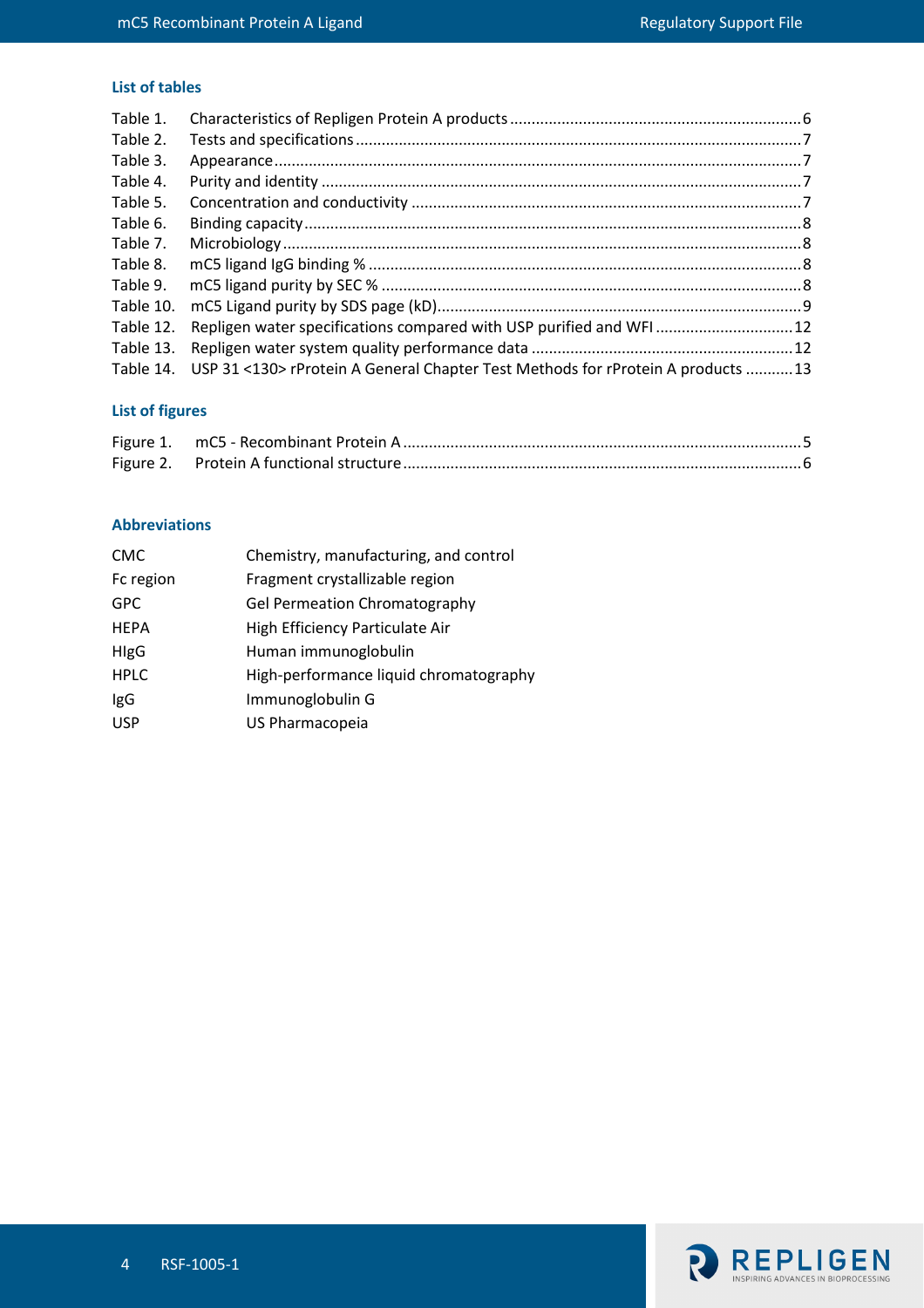# **1. Introduction**

The Regulatory Support File for mC5 (recombinant Protein A) Affinity Ligand [\(Figure 1\)](#page-4-3) from Repligen is intended to be used as:

- A guide for appropriate application use in process development, clinical and commercial purification processes
- A guide to validation in manufacturing processes
- A support reference for CMC submissions for regulatory license approval
- In place of a Drug Master File (DMF) submission. Repligen offers end users open access to the critical product quality and manufacturing information in this Regulatory Support File in lieu of limited access afforded by the DMF system.

<span id="page-4-3"></span>Repligen is committed to providing all relevant technical, manufacturing and quality information, however, only non-confidential information is presented in this document. Confidential details may be made available upon request through a formal confidentiality agreement or as part of a supplier audit.



#### **Figure 1. mC5 - Recombinant Protein A**

#### <span id="page-4-0"></span>**1.1 Quality Policy**

Copies of the Repligen Quality Policy and ISO Certificate can be found on [www.repligen.com/resources/qualitydocumentation.](http://www.repligen.com/resources/qualitydocumentation)

#### <span id="page-4-1"></span>**1.2 Safety notices**

- Follow all local regulations for safe disposal
- For laboratory and manufacturing production use only
- Not for administration to humans
- Reference SDS for product-specific safety information

#### <span id="page-4-2"></span>**1.3 Responsible official**

The position below is designated responsible for quality and regulatory affairs for Repligen Corporation. All correspondence or requests for audits should be addressed to:

Senior Director of Quality Tel: +1-781.250.0111 Email: [customerserviceus@repligen.com](mailto:customerserviceus@repligen.com)

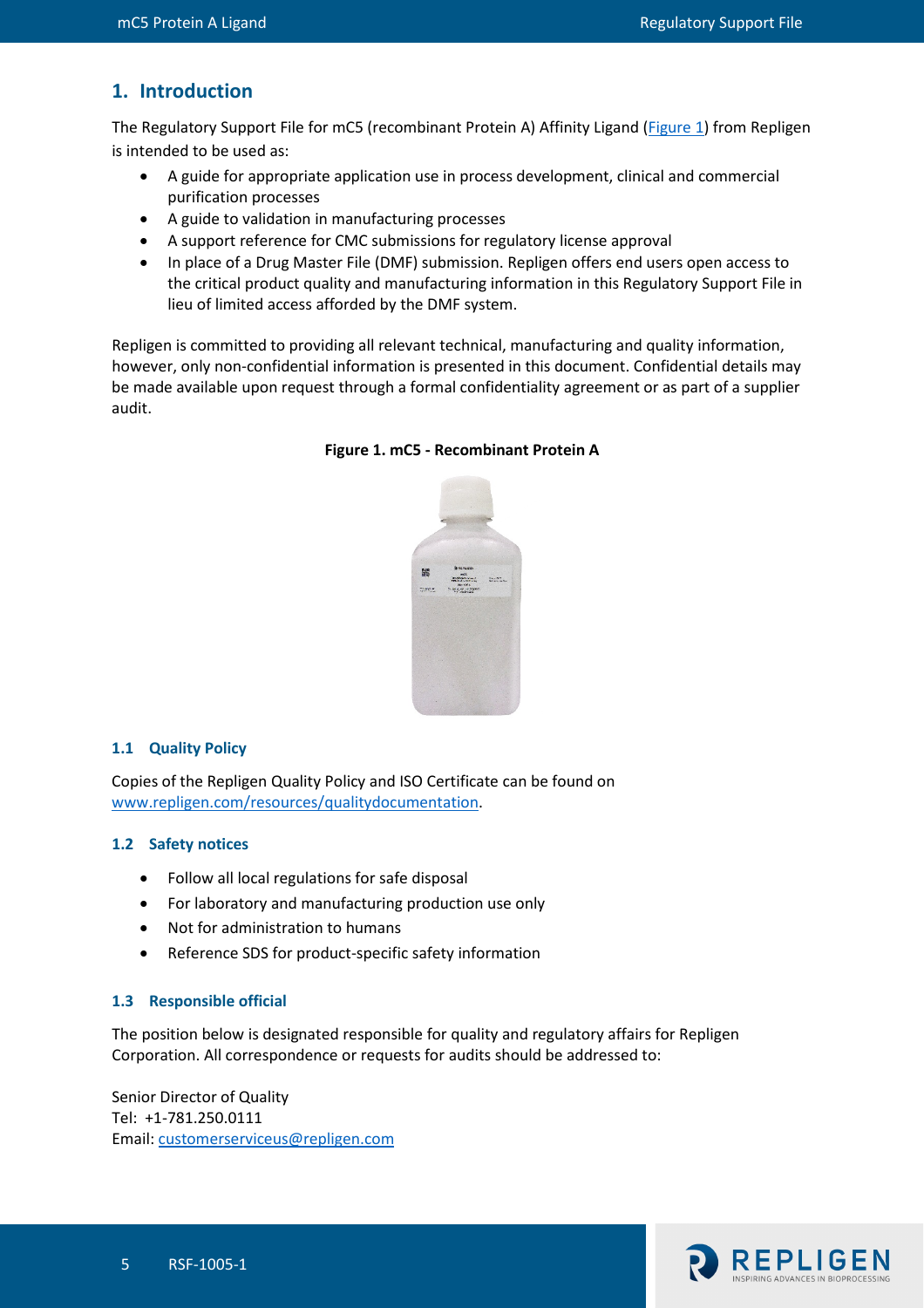#### <span id="page-5-0"></span>**1.4 Safety Datasheet**

Download the latest mC5 Protein A Ligand [Safety Data Sheet](https://www.repligen.com/resources/quality#collapse4-6) from [www.repligen.com.](https://www.repligen.com/)

# **2. Product information**

Repligen mC5 Affinity Ligand is a recombinant Protein A ligand produced in Escherichia coli.

- mC5 is an engineered form of Staphylococcus Protein A containing 5 identical modified Cdomains repeats
- mC5 is manufactured by recombinant expression in a very high titer *E.coli* fermentation process
- mC5 is made in a soy/yeast extract-based fermentation and as such is recognized as animal free origin (AFO)
- mC5 provides binding specificity to the Fc region of IgG providing excellent purification in one step

#### <span id="page-5-2"></span>**Table 1. Characteristics of Repligen Protein A products**

| <b>Description</b>                         | <b>Repligen mC5</b>    | <b>Repligen rSPA/Native</b><br><b>Protein A</b> | <b>Repligen srPA50</b> |
|--------------------------------------------|------------------------|-------------------------------------------------|------------------------|
| Molecular weight                           | 33.1 kDa               | 46.7 kDa                                        | 44.6 kDa               |
| IgG Binding - E, D, A, B,<br>and C Regions | No – Modified C-Domain | Yes                                             | Yes                    |
| higG binding                               | >95%                   | >95%                                            | >95%                   |

Native Protein A consists of three different regions [\(Figure 2\)](#page-5-3):

- 1. Signal sequence
- 2. IgG binding domains
- 3. C-terminal X domain

The signal sequence is responsible for directing the protein to the correct location in vivo, the five IgG binding domains (E,D,A,B,C) are homologous functional binding regions. The C-terminal X domain is divided into Xc and Xr regions which are thought to be responsible for attachment of Protein A to the bacterial cell wall.

#### **Figure 2. Protein A functional structure**

<span id="page-5-3"></span>

#### <span id="page-5-1"></span>**2.1 Materials of construction**

mC5 (Recombinant Protein A Affinity Ligand), is > 95% pure. It is manufactured by chromatographic and ultra-filtration purification of a genetically modified *E.coli* fermentation lysate.

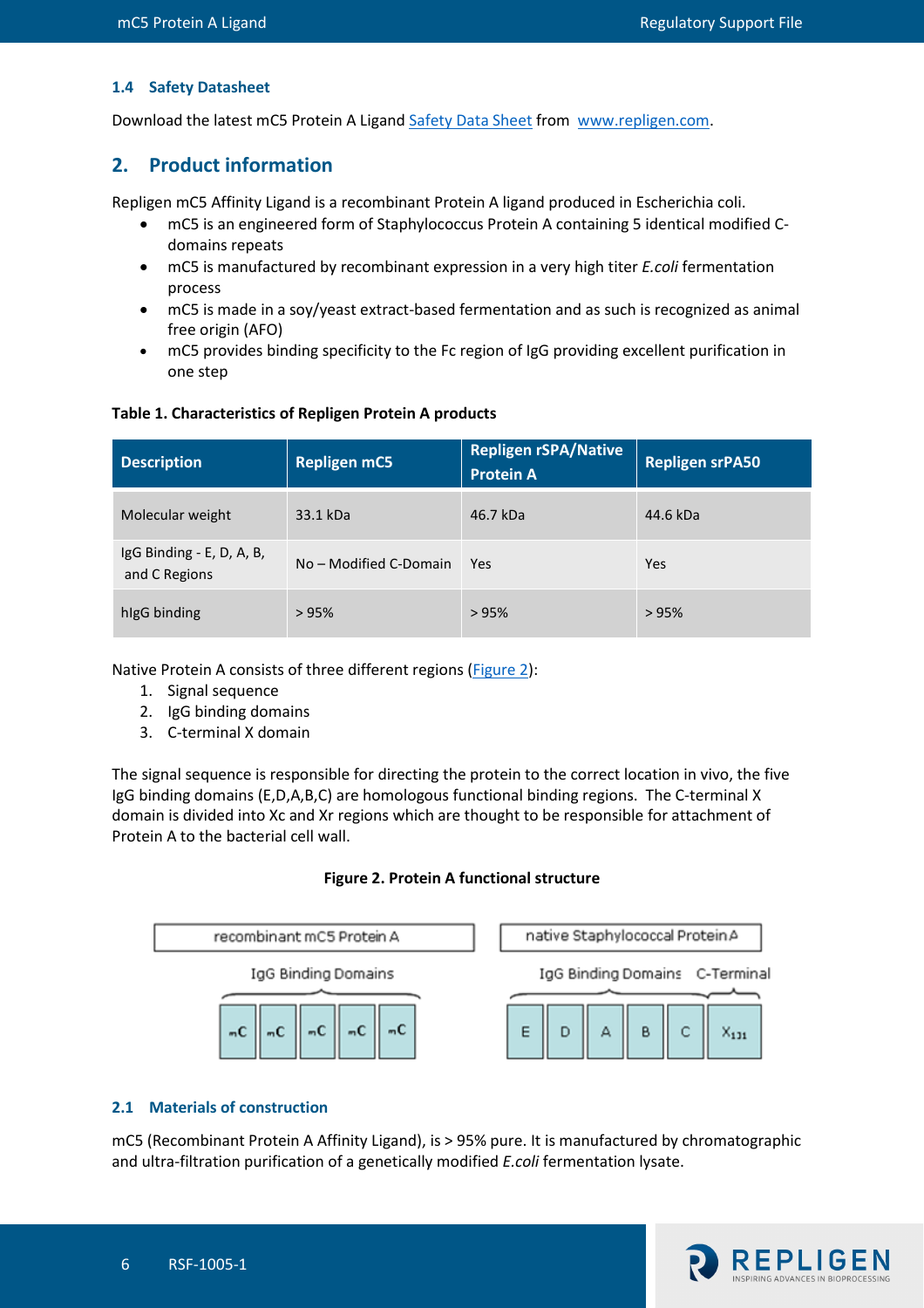- Repligen mC5 QC release testing satisfies the required product quality information outlined in the USP [\(reference](#page-11-4) 3) 31 General Chapter <130> for rProtein A
- Purified water

# <span id="page-6-0"></span>**1.1 Technical specifications**

#### <span id="page-6-2"></span>**Table 2. Tests and specifications**

| <b>Test Method</b>                | <b>Specification</b>                |
|-----------------------------------|-------------------------------------|
| Appearance (liquid)               | Clear liquid with no particulates   |
| Bioburden                         | $\leq$ 5 CFU/mL                     |
| Endotoxin                         | $\leq$ 1.0 EU/mg                    |
| Protein concentration $(A_{276})$ | $45 - 55$ mg/mL                     |
| <b>SDS-PAGE Coomassie Stain</b>   | Single major band, $\approx$ 33 kDa |
| Purity, HPLC                      | $\geq$ 95% at 214 nm                |
| higG binding                      | $\geq 95\%$                         |
| Conductivity                      | $\leq$ 0.1 mS/cm                    |
| UV spectrum (400 - 500 nm)        | > 80% transmittance                 |

#### <span id="page-6-1"></span>**2.2 Performance qualification**

Performance qualification, against a specification set during process development, has been established by demonstrating reproducibility of multiple three (3) lots.

#### <span id="page-6-3"></span>**Table 3. Appearance**

| <b>Assay</b>                    | <b>Specification</b>                 | Lot # JP141496 | Lot # JP141511 | Lot # JP141521 |
|---------------------------------|--------------------------------------|----------------|----------------|----------------|
| Physical inspection<br>(liquid) | Clear liquid with<br>no particulates | Pass           | Pass           | Pass           |
| UV Spectral analysis            | $> 80\%$<br>transmittance            | 96.8%          | 96.2%          | 97.0%          |

#### <span id="page-6-4"></span>**Table 4. Purity and identity**

| <b>Assay</b>         | <b>Specification</b>                | Lot # JP141496               | Lot # JP141511               | Lot # JP141521               |
|----------------------|-------------------------------------|------------------------------|------------------------------|------------------------------|
| Identity by SDS-PAGE | Single major<br>band, $\sim$ 33 kDa | Single major<br>band, 32 kDa | Single major<br>band, 32 kDa | Single major<br>band, 32 kDa |
| Purity by GPC        | > 95% @ 214 nm                      | 99.8%                        | 99.6%                        | 99.5%                        |

#### <span id="page-6-5"></span>**Table 5. Concentration and conductivity**

| <b>Assay</b>                   | <b>Specification</b> | Lot # JP141496 | Lot # JP141511 | Lot # JP141521 |
|--------------------------------|----------------------|----------------|----------------|----------------|
| Concentration A <sub>276</sub> | 50 mg/mL $\pm$ 10%   | 49.4 $mg/mL$   | 50.2 mg/mL     | 48.9 mg/mL     |
| Conductivity                   | $\leq$ 0.1 mS/cm     | $0.0166$ mS/cm | $0.017$ mS/cm  | $0.018$ mS/cm  |

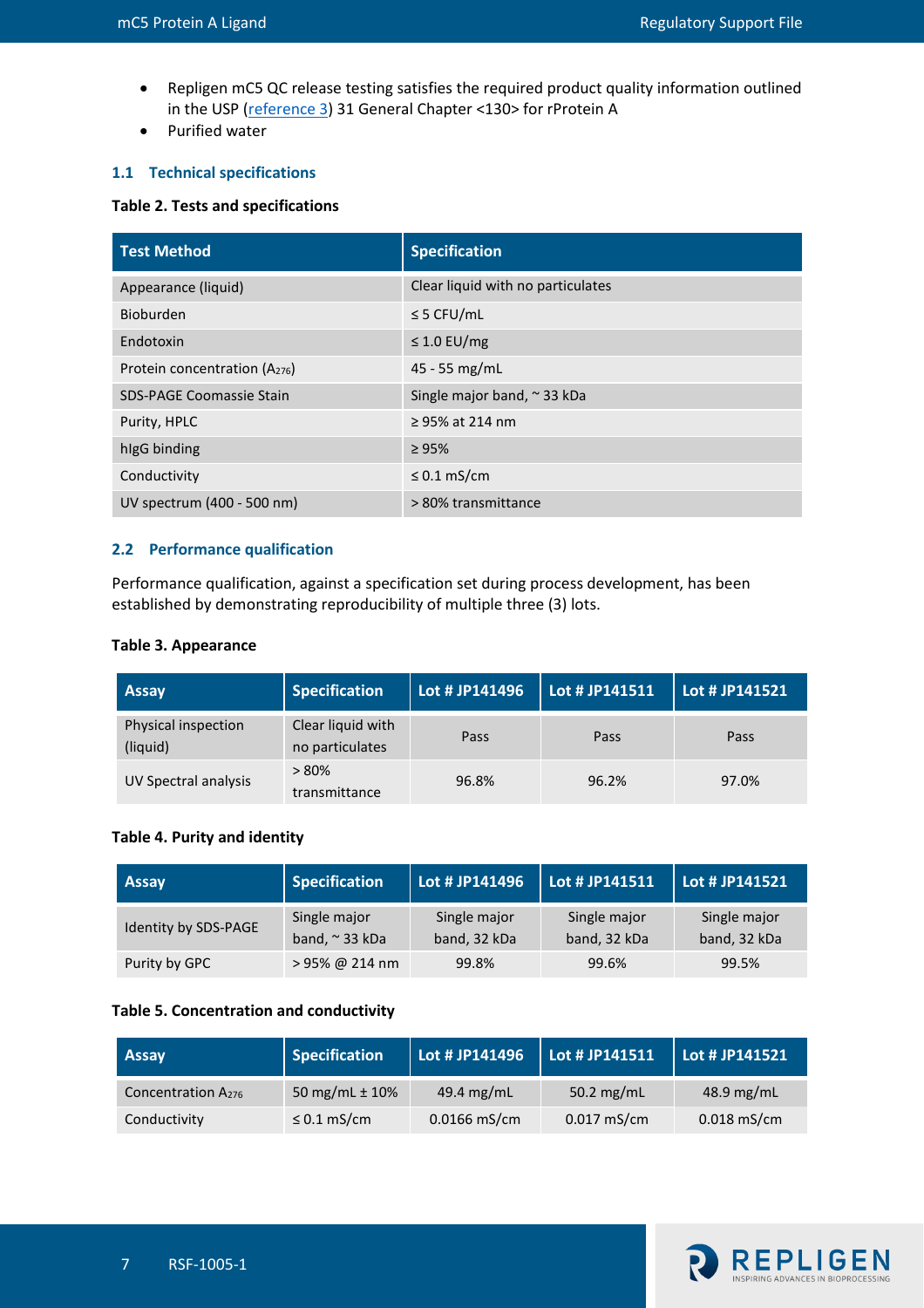For optimum shelf life, Repligen recommends that mC5 should be stored frozen at <-20. However, short-term studies suggest that the protein may be stored in closed containers for up to 7 days at room temperature. Care should be taken to avoid microbial contamination during handling.

#### <span id="page-7-1"></span>**Table 6. Binding capacity**

| <b>Assay</b>  |               |       | Specification   Lot # JP141496   Lot # JP141511   Lot # JP141521 |       |
|---------------|---------------|-------|------------------------------------------------------------------|-------|
| higG capacity | $\geq 95.0\%$ | 99.8% | 99.6%                                                            | 99.5% |

#### <span id="page-7-2"></span>**Table 7. Microbiology**

| <b>Assay</b> | <b>Specification</b> | Lot # JP $\overline{141496}$ | Lot # JP141511 | $\vert$ Lot # JP141521 |
|--------------|----------------------|------------------------------|----------------|------------------------|
| Bioburden    | $\leq$ 5 CFU/mL      | 0 CFU/mL                     | 0 CFU/mL       | 0 CFU/mL               |
| Endotoxin    | $\leq$ 1.0 EU/mg     | $< 0.5$ EU/mg                | $< 0.5$ EU/mg  | $< 0.5$ EU/mg          |

mC5 has been shown by Repligen to be stable for 60 months [\(Section 2.3\)](#page-7-0). Additional studies have shown that:

- 1. The mC5 product shows no significant change in purity or hIgG binding after 14 days at 37° C.
- 2. The mC5 product shows no significant change in purity or hIgG binding after 5 days of vigorous shaking at 37° C or 7 days at ambient temperature.

#### <span id="page-7-0"></span>**2.3 mC5 stability data**

#### <span id="page-7-3"></span>**Table 8. mC5 ligand IgG binding %**

| Lot number | Time point   | Time point    | <b>Original specification</b> |
|------------|--------------|---------------|-------------------------------|
|            | $(0$ months) | $(60$ months) |                               |
| JP141496   | 98%          | 99%           | $\geq 95\%$                   |
| JP141511   | 97%          | 100%          | $\geq 95\%$                   |
| JP141521   | 99%          | 100%          | $\geq 95\%$                   |

#### <span id="page-7-4"></span>**Table 9. mC5 ligand purity by SEC %**

| Lot number | Time point   | Time point    | <b>Original specification</b> |
|------------|--------------|---------------|-------------------------------|
|            | $(0$ months) | $(60$ months) |                               |
| JP141496   | 100%         | 96%           | ≥ 95% @ 214nm                 |
| JP141511   | 100%         | 96%           | ≥ 95% @ 214nm                 |
| JP141521   | 100%         | 97%           | ≥ 95% @ 214nm                 |

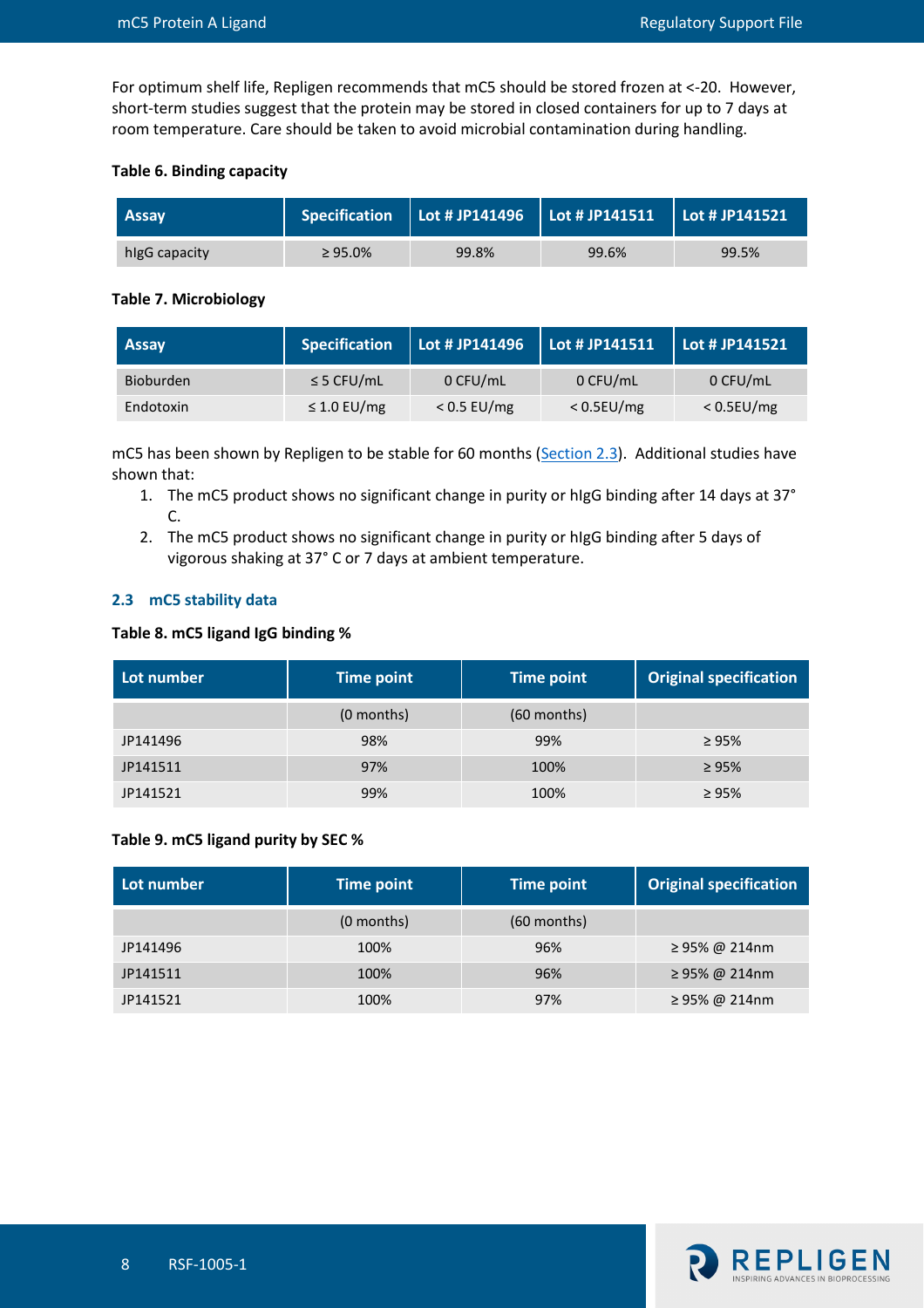# <span id="page-8-0"></span>**Table 10. mC5 Ligand purity by SDS page (kD)**

| Lot #    | <b>Time point</b>           | <b>Time point</b>             | <b>Original specification</b> |
|----------|-----------------------------|-------------------------------|-------------------------------|
|          | $(0$ months)                | $(60$ months)                 |                               |
| JP141496 | Single major band, ~ 32 kDa | Single major band, ~ 32.3 kDa | Single major band, ~ 33 kDa   |
| JP141511 | Single major band, ~ 32 kDa | Single major band, ~ 32.4 kDa | Single major band, ~ 33 kDa   |
| JP141521 | Single major band, ~ 32 kDa | Single major band, ~ 32.0 kDa | Single major band, ~ 33 kDa   |

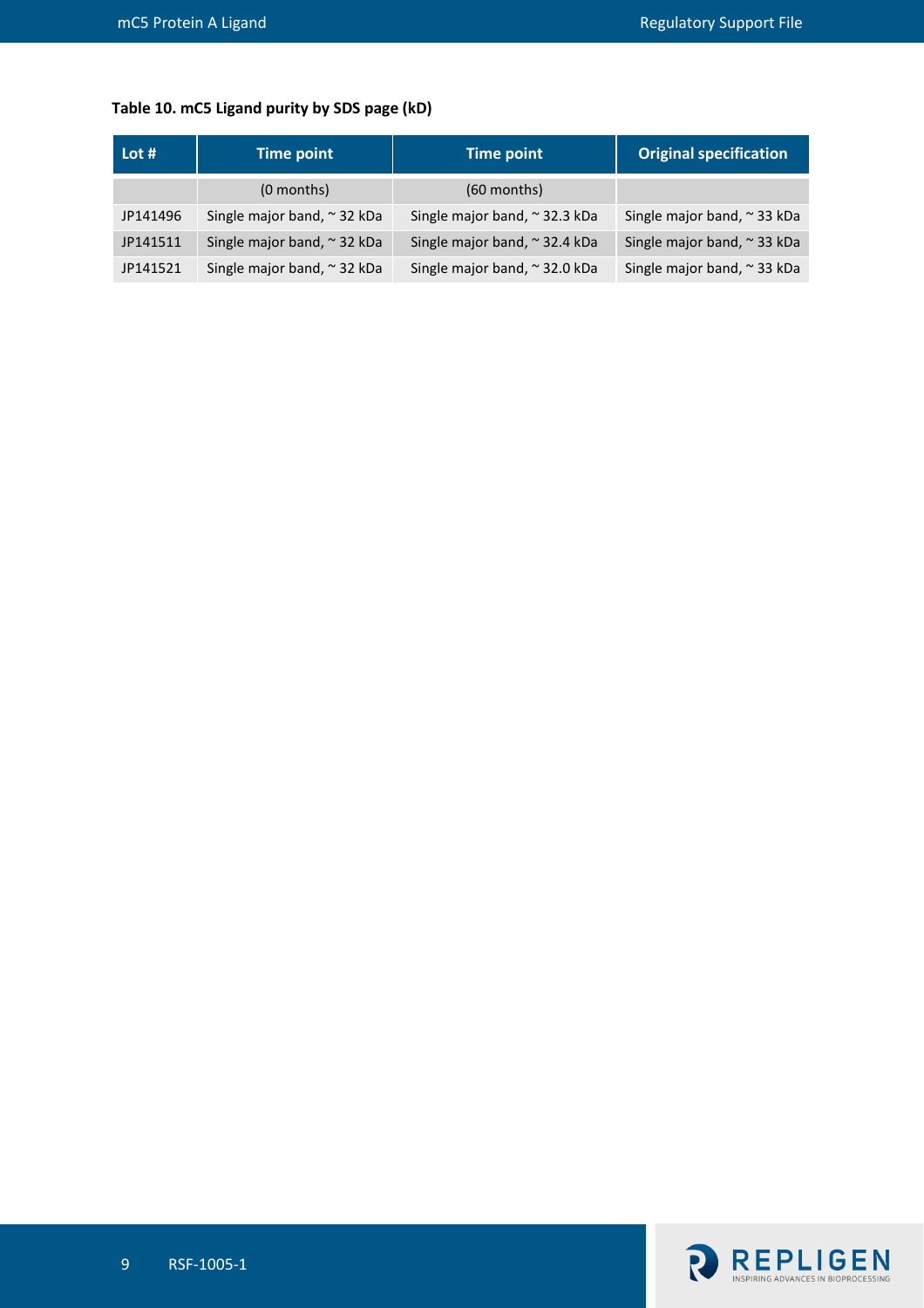# **3. Product safety**

#### <span id="page-9-0"></span>**3.1 Toxicity profile**

#### <span id="page-9-1"></span>**3.1.1 Recombinant Protein A**

No known toxic effects: no records are found on either Toxnet or the PAN (Pesticides Action Network) pesticides database, see attached SDS for more information.

# **4. Manufacturing information**

#### <span id="page-9-2"></span>**4.1 Introduction**

Repligen mC5 manufacturing, Quality Control, and Quality Assurance operations are located at Repligen Corporate Headquarters, at 41 Seyon Street, Waltham, Massachusetts, 02453, USA. Neither this facility nor products manufactured in this facility require registration nor market approval. Neither the facility nor products manufactured herein are subject to regulatory review or regulatory audit.

#### <span id="page-9-3"></span>**4.2 Quality Assurance Standards and Policy**

Repligen recognizes the need for:

- Reproducible product performance and quality
- A formal ISO certified quality system that emphasizes process control, traceability, and product conformance
- A quality system that is continually updated and improved in response to customer feedback
- A quality system that is open and auditable
- Accreditation to a recognized quality standard

The Repligen Quality Policy reflects these needs and the firm commitment to meet or exceed customer expectations. This commitment to customer satisfaction is achieved through:

- A clear focus on customer needs, product quality, on time delivery and customer service
- The establishment and maintenance of a Quality Management System including quality policies, objectives and metrics that meet Repligen organizational and business goals
- The personal commitment of our employees to customer satisfaction and fulfillment of their company responsibilities
- Management's commitment to excellence through continuous review and improvement in our policies, objectives, processes, products, services and business activities

Repligen has established, documented, implemented, and maintains a Quality Management System (QMS) which supports the requirements of ISO 9001, Repligen business goals, and is consistent with bioprocess customers' needs.

The Repligen Quality System is currently certified by BSI America to ISO 9001:2015. Download the latest Certificate [of Registration](https://www.repligen.com/resources/quality#collapse6-1) fro[m www.repligen.com.](https://www.repligen.com/)

#### <span id="page-9-4"></span>**4.3 Business continuity**

Repligen recognizes the importance of continuity of supply for these critical purification products. Repligen also recognizes the need for a pragmatic use of dual sourcing for critical manufacturing raw materials.

Repligen maintains a risk-based Business Continuity Management System (BCMS) for all its bioprocessing products. The aim of the BCMS is to ensure a reliable and uninterrupted supply of product to key customers in the event of any incident that might disrupt normal business

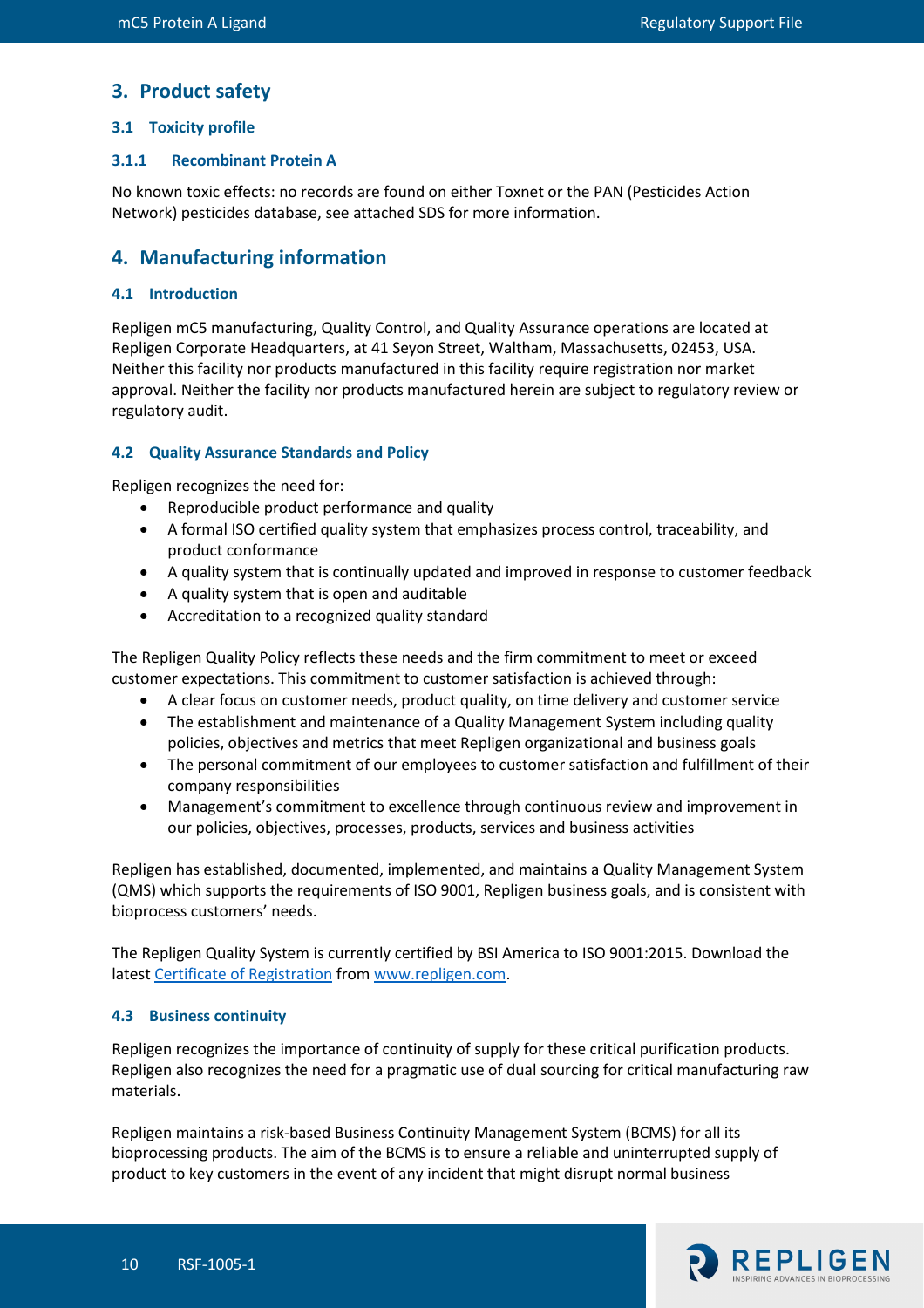operations. Therefore, Repligen has taken steps to identify and mitigate against business risks in the manufacturing of bioprocessing products.

BCMS recognizes that dual sourcing is not always the answer. In many cases, there is no equivalent product or if there is then managing complex validation matrices and meaningful supply volumes can create other problems. Repligen, through a product-by-product approach, utilizes a combination of validated second sourcing where practicable and carefully planned raw material and finished goods inventory in tandem with a second facility manufacturing rebuild plan. The end result is manageable inventories that can cover the necessary time required to restart and revalidate manufacturing. Furthermore, for customers with supply agreements, Repligen will maintain a minimum inventory level at a remote storage facility.

#### <span id="page-10-0"></span>**4.4 Facilities**

The Repligen bioprocessing manufacturing facility consists of 2 main areas.

#### <span id="page-10-1"></span>**4.4.1 Fermentation**

Encompassing raw material storage, media preparation, strain handling and main fermentation areas, this area is used for large scale recombinant *E.coli* fermentation.

#### <span id="page-10-2"></span>**4.4.2 Controlled not classified area (CNC)**

The CNC area is a controlled area, used for final purification and immobilization and fill/finish of Protein A. The environment is strictly controlled and monitored. Air quality is maintained by 100% HEPA filtered air, which is tested for non-viable and viable particulates. All rooms are on a cleaning and disinfection schedule.

Access is restricted to authorized personnel only. Gowning procedures are strictly followed.

The design of the Repligen manufacturing facility allows effective segregation of manufacturing processes and dedicated/disposable equipment is used wherever possible. Processes that require shared equipment have rigorous area batch clearance protocols to prevent cross contamination.

#### <span id="page-10-3"></span>**4.4.3 Shipping**

Finished product is stored in monitored temperature-controlled units that is physically separate from the manufacturing site.

#### <span id="page-10-4"></span>**4.5 Manufacturing control**

- **Training:** Manufacturing is performed by qualified and trained operators. Training documentation is maintained by Document Control.
- **Process documentation:** Repligen manufacturing processes are governed by an ISO-9001 compliant quality system. All manufacturing work instructions are contained in controlled documents, which are issued in advance of each manufacturing batch. Batches and sub batches are 100% traceable through an electronic driven internal lot numbering system. All manufacturing data are recorded by operators at the time of manufacturing.
- **Raw materials:** All raw materials and suppliers are controlled. Each raw material has a preapproved specification and material is quality released prior to use in manufacturing.
- **Process change control:** Manufacturing process changes are governed by the Repligen process and product change management procedures.
- **Product storage control:** Product is stored in temperature-controlled units. All units are monitored and 24/7 alarmed.

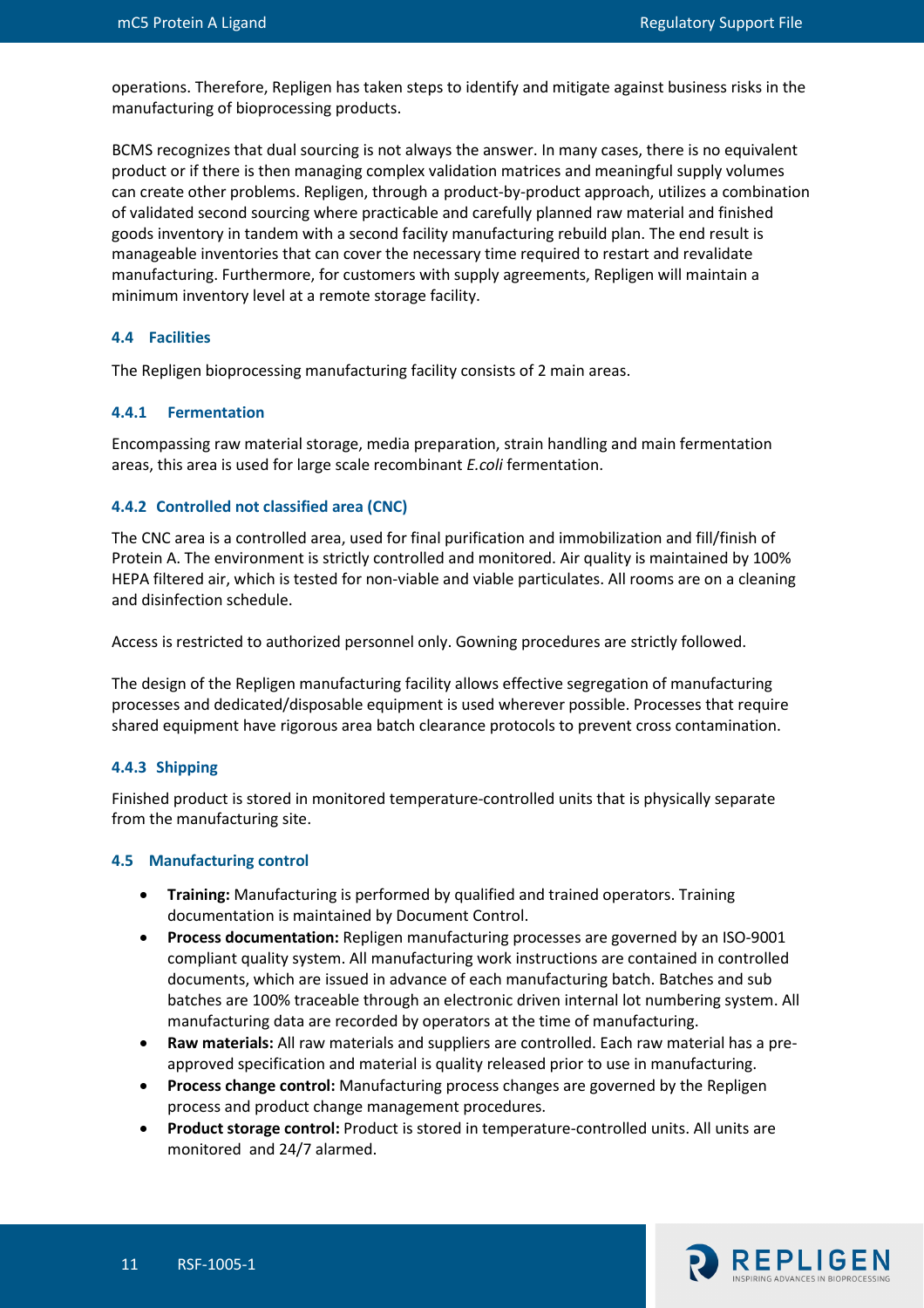- **Calibration control:** Equipment and monitoring devices are controlled through the Repligen Calibration Program. Each piece of equipment is uniquely identified and has a Preventive Maintenance and/or calibration schedule as required.
- **High purity water:** Purified water is supplied to all manufacturing areas from a Reverse Osmosis/Deionization (RODI) plant. The RODI system is fully automated and provides high quality water in a continuously circulating loop. The Repligen water system has been designed to provide water quality such as to make it "fit for purpose". The water system design performance specifications are listed in Table 12. Water quality is routinely monitored by Repligen Quality Control.

| <b>Description</b> | USP purified water | <b>WFI</b>        | <b>Repligen specification</b> |
|--------------------|--------------------|-------------------|-------------------------------|
| Endotoxin          | $\leq$ 0.25 EU/ml  | $< 0.25$ EU/mL    | $\leq$ 0.5 EU/mL              |
| Bioburden          | $\leq 100$ cfu/mL  | $\leq 0.1$ cfu/mL | $\leq 10$ cfu/mL              |
| pH                 | $5 - 7$            | $5 - 7$           | $5 - 7$                       |
| <b>TOC</b>         | $\leq 0.5$ ppm     | $\leq$ 0.5 ppm    | $\leq 0.1$ ppm                |
| Conductivity       | $\leq$ 1.3µS/cm    | $\leq$ 1.3µS/cm   | $< 0.01$ mS/cm                |

#### <span id="page-11-2"></span>**Table 11. Repligen water specifications compared with USP purified and WFI**

#### <span id="page-11-3"></span>**Table 12. Repligen water system quality performance data**

| <b>Description</b> | <b>Conductivity</b> | <b>Ph</b> | <b>Bioburden</b> | <b>Endotoxin</b> |
|--------------------|---------------------|-----------|------------------|------------------|
| Specification      | $< 0.01$ mS/cm      | $5 - 7$   | 10 cfu/mL        | $0.5$ EU/mL      |
| Minimum            | 0.00025             | 5.16      | 0                | 0.053            |
| Maximum            | 0.00783             | 6.74      | 8.5              | 0.774            |
| Mean               | 0.00124             | 5.772     | 0.262            | 0.207            |
| n                  | 272                 | 272       | 272              | 272              |

#### <span id="page-11-0"></span>**4.6 mC5 manufacturing**

The mC5 Ligand is produced by fermentation of a recombinant *E.coli.* After the protein is recovered from the fermentation broth, the protein is purified to  $\geq$  95% purity by a series of filtration and chromatography steps.

#### <span id="page-11-1"></span>**4.7 mC5 manufacturing- QC Lot Release Testing**

Upon completion of manufacturing, the product is placed into storage at -20° C and samples (taken during fill/finish are submitted to QC for release testing.

The mC5 release tests include:

- 1. **Reconciliation and inspection:** Physical count to verify quantities and inspection of container/label integrity
- 2. **Appearance:** This is measured by both visual inspection and UV transmittance @ 400 500 nm to ensure compliance with product specifications. Both are results are reported on the product Certificate of Analysis. This test is not specified by USP 31 <130> rProtein A General Chapter Test Methods for rProtein A products.
- <span id="page-11-4"></span>3. **Microbiology:** Both bioburden and endotoxin are measured according to validated USP methods ensuring compliance with both product specifications and USP 31 <130> rProtein A General Chapter Test Methods for rProtein A products. Results are reported on the product Certificate of Analysis.

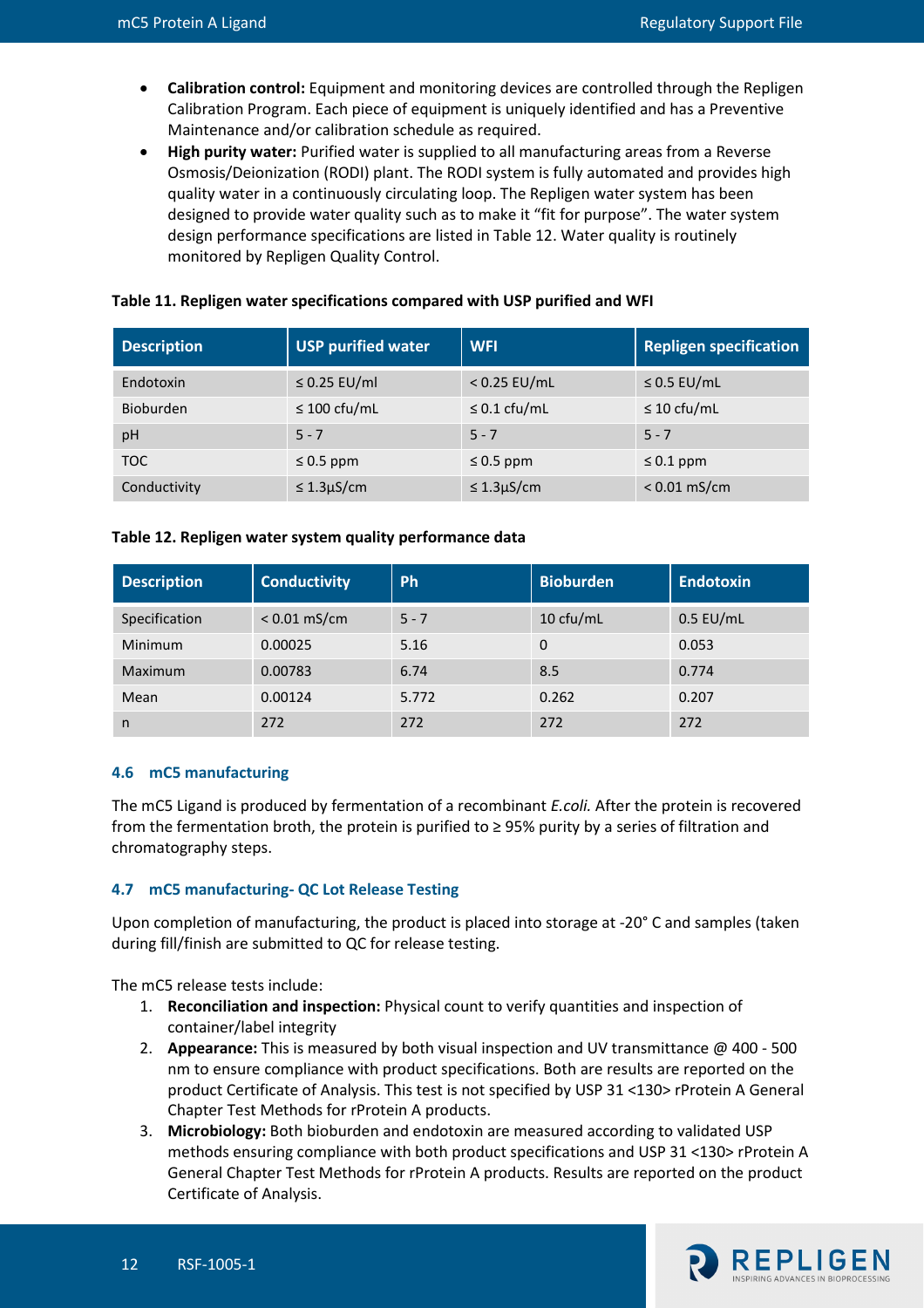- 4. **Protein concentration:** This is measured by UV276 absorbance to ensure compliance with product specification and is reported on the product Certificate of Analysis. This test is not specified by USP 31 <130> rProtein A General Chapter Test Methods for rProtein A products.
- 5. **Identity:** This is measured by SDS page/Coomassie in order to ensure compliance with both product specification and USP 31 <130> rProtein A General Chapter Test Methods for rProtein A products. Results are reported on the product Certificate of Analysis.
- 6. **Purity:** This is measured by HPLC in order to ensure compliance with both product specification and USP 31 <130> rProtein A General Chapter Test Methods for rProtein A products. Results are reported on the product Certificate of Analysis.
- 7. **Activity:** This is measured by HPLC IgG column which confirms activity and identity ensuring compliance both product specification and USP 31 <130> rProtein A General Chapter Test Methods for rProtein A products. Results are reported on the product Certificate of Analysis.
- 8. **Conductivity:** This is measured by conductivity meter to ensure compliance with product specification and is reported on the product certificate of analysis. This test is not specified by USP 31 <130> rProtein A General Chapter Test Methods for rProtein A products.

Repligen mC5 QC release testing satisfies the required product quality information outlined in the USP [\(Reference](#page-11-4) 3) 31 General Chapter <130> for rProtein A.

[Table 14](#page-12-2) outlines the test method requirements of the USP 31 General Chapter <130> for rProtein A which are used during release testing of the mC5 product to achieve the product quality information.

| <b>Required analysis</b> | <b>USP General Chapter Test Method</b>                                                    |
|--------------------------|-------------------------------------------------------------------------------------------|
| Bioburden                | Parameters contained in General Chapter <61>                                              |
| Endotoxin                | Parameters contained in General Chapter <85>                                              |
| Total protein            | Parameters contained in General Chapter <851>, dilute to 3 mg/mL, absorbance<br>at 275 nm |
| Identity by SDS - Page   | 2µg load onto 10% Bi-Tris stained in Coomassie R-250                                      |
| Purity                   | HPLC by SEC: Dilute to 1mg/mL, absorbance at 214 nm and 280 nm, L33 packing               |
| Identity by higG binding | Binding by HPLC IgG Column at 28 0nm                                                      |
| UV spectral              | Not defined in General Chapter                                                            |

<span id="page-12-2"></span><span id="page-12-1"></span>

|  |  |  |  | Table 13. USP 31 <130> rProtein A General Chapter Test Methods for rProtein A products |
|--|--|--|--|----------------------------------------------------------------------------------------|
|--|--|--|--|----------------------------------------------------------------------------------------|

#### <span id="page-12-0"></span>**4.8 mC5 Certificate of Analysis**

Request the latest [Certificate of Analysis](https://www.repligen.com/resources/quality#collapse5-5) from [customerserviceUS@repligen.com](mailto:customerserviceUS@repligen.com)

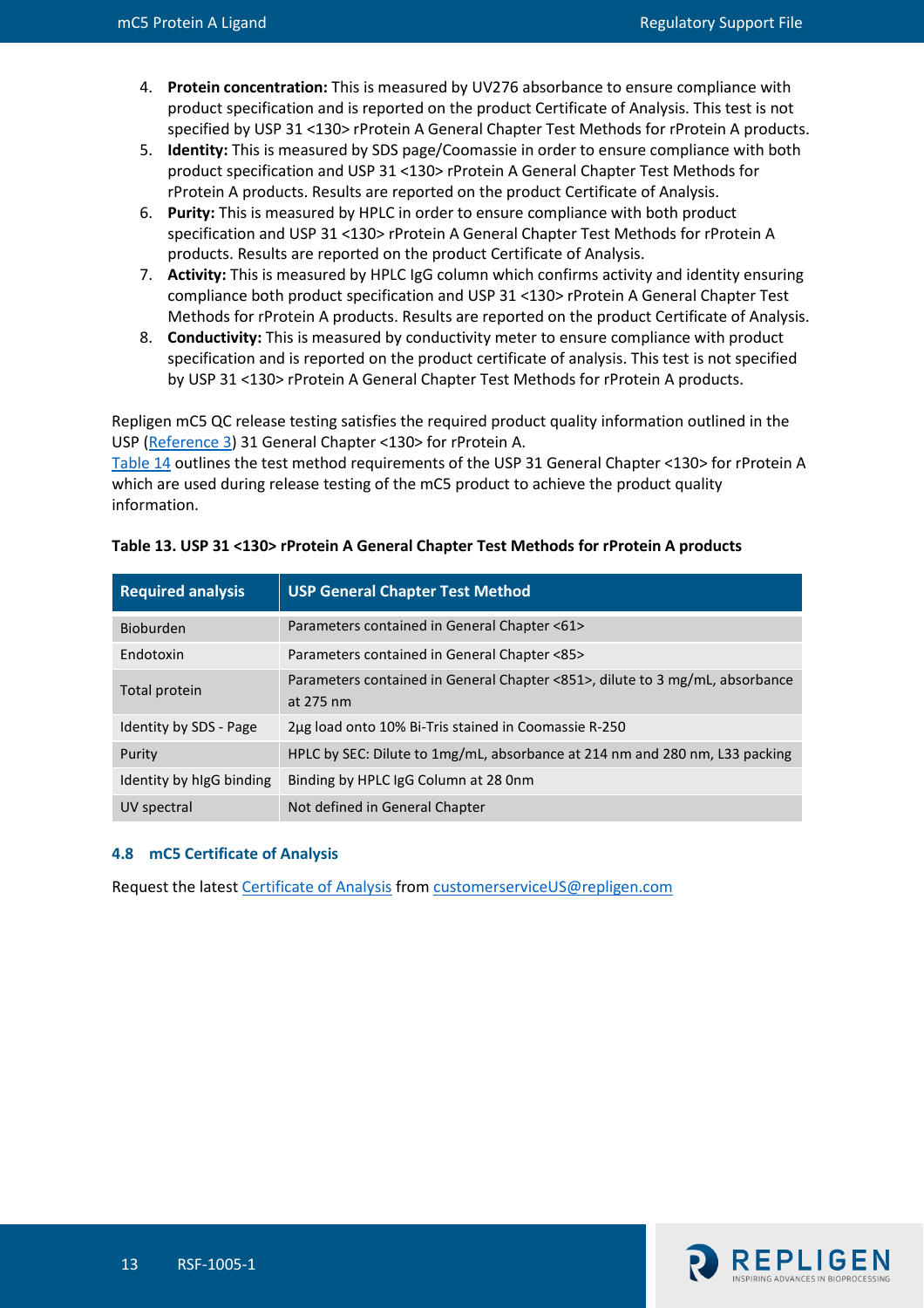# **5. User instructions**

### <span id="page-13-0"></span>**5.1 Specificity and affinity**

The degree to which Protein A binds to IgG varies with respect to both the origin and antibody subclass (5).

There might even be a substantial diversity in binding characteristics within a single subclass. This is an important consideration when developing the purification protocol.

To achieve efficient capture of the target antibody it is often necessary to enhance the binding strength by formulation of the binding buffer in one of the following ways:

- By increasing pH, which reduces electrostatic repulsion between Protein A and IgG, allowing an uninhibited affinity interaction
- By increasing salt concentration to reduce electrostatic repulsion and increase hydrophobic interactions
- By reducing the temperature to improve binding

# **6. Bibliography**

- 1. Nucleic Acids Encoding Recombinant Protein A United States Patent Number US 7,691,608B2 James Peyser; April 6th, 2010
- 2. Complete Sequence of the Staphylococcal Gene Encoding Protein A. Journal of Biological Chemistry; February 1984, vol 259, p1695-1702 Mathias Uhlen et al
- 3. USP 40-NF 35, General Chapters <130> Protein A Quality Attributes May 01, 2018
- 4. Repligen Internal Report on Stability Testing mC5 60 Month Stability Report, R-141105
- 5. Purification Tools for Monoclonal Antibodies, (chapter 9) Published by Validated Biosystem Inc, 1996